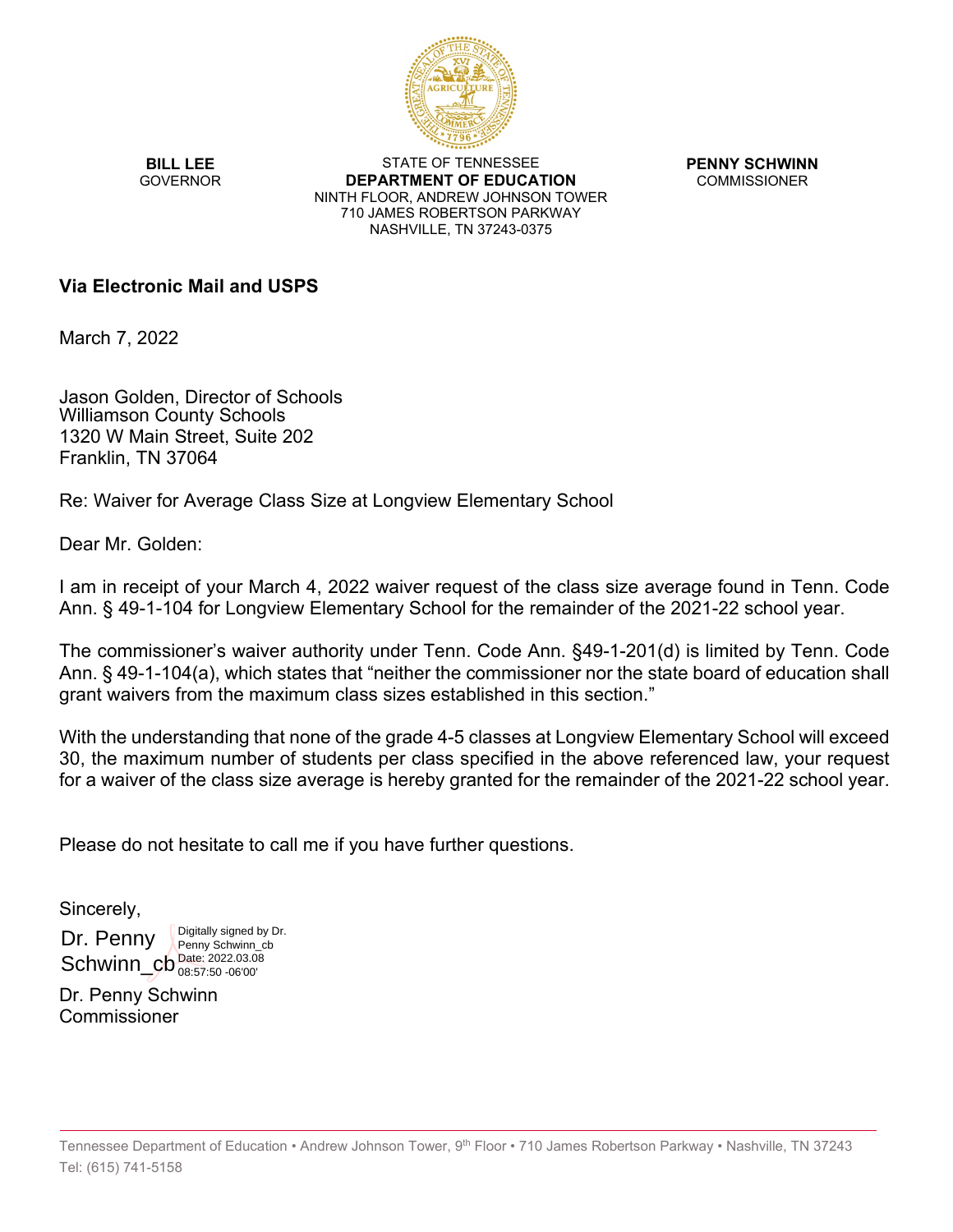

## Tennessee Department of Education - Office of The Commissioner

710 James Robertson Parkway - Andrew Johnson Tower, 9<sup>th</sup> Floor - Nashville, TN 37243

# **Local Education Agency Waiver Request**

Pursuant to Tennessee Code Annotated § 49-1-201(d), upon application by the local education agency for one (1) or more of its schools, the commissioner of education may waive any state board rule or statute that inhibits or hinders the LEA's ability to meet its goals or comply with its mission. Please submit completed forms to Commissioner.Schwinn@tn.gov. Following review by the commissioner, the district will be notified in writing if the waiver request is approved or denied. Unless otherwise stated, all waivers granted by the commissioner shall be granted for one year terms.

Waivers may not be granted by the commissioner for regulatory or statutory requirements related to:

- (A) Federal and state civil rights;
- (B) Federal, state and local health and safety;
- (C) Federal and state public records;
- (D) Immunizations;
- (E) Possession of weapons on school grounds;
- (F) Background checks and fingerprinting of personnel;
- (G) Federal and state special education services;
- (H) Student due process;
- (I) Parental rights;
- (J) Federal and state student assessment and accountability;
- (K) Open meetings;
- (L) Educators' due process rights;
- (M) Reductions in teachers' salaries;
- (N) Employee rights, salaries and benefits; and
- (O) Licensure of employees.

### **Local Education Agency:**

Williamson County Schools

### **School Information (if applicable):**

| School Name:<br><b>Longview Elementary School</b> |                 |
|---------------------------------------------------|-----------------|
| Street:<br>2929 Commonwealth Dr                   |                 |
| City: Spring Hill                                 | Zip Code: 37174 |